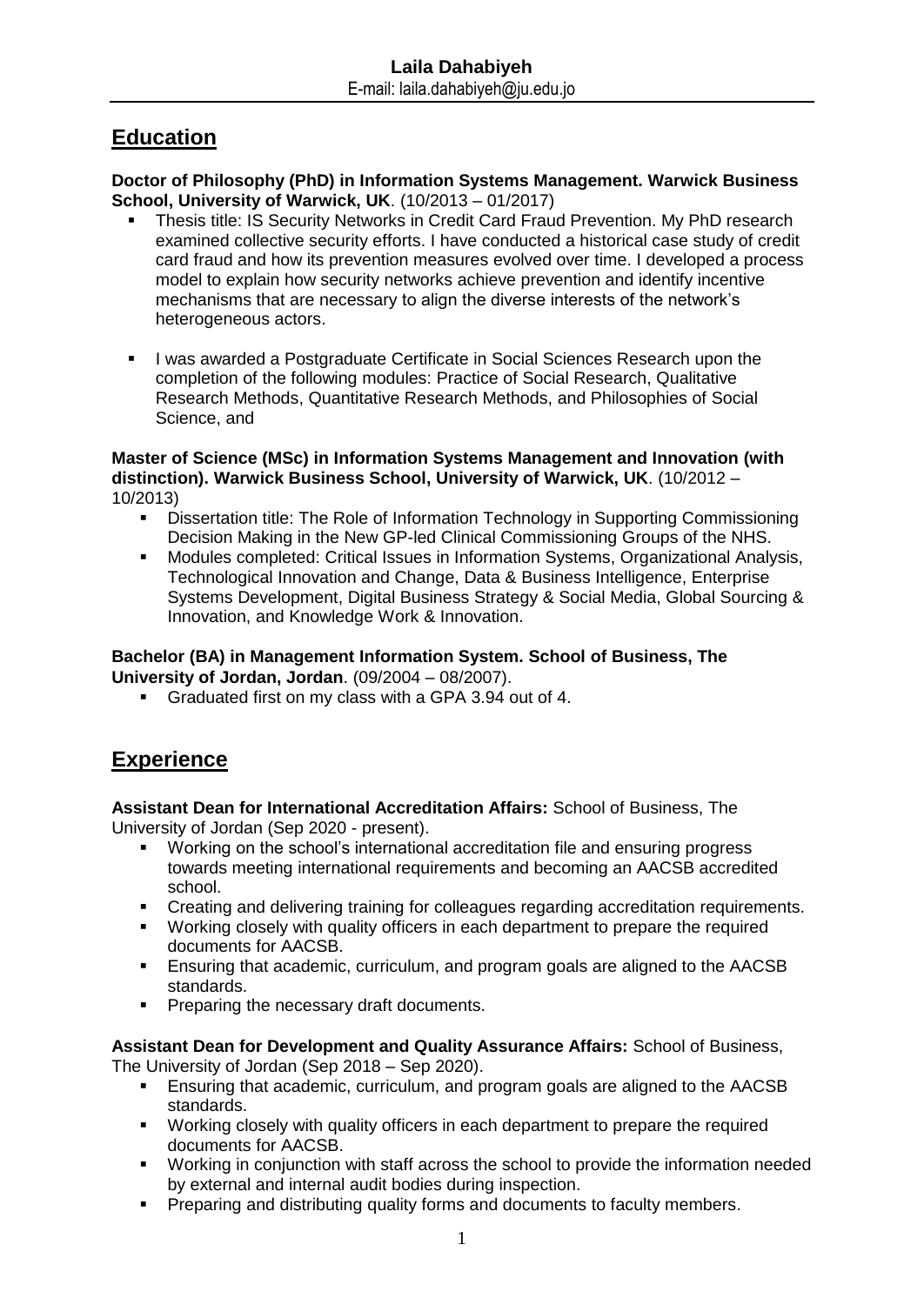- Ensuring the proper completion of quality documents (eg. Program reports, course reports, course portfolio).
- Establishing and launching School of Business Award for Teaching Excellence.

**Assistant Professor of Information Systems Management:** School of Business, The University of Jordan (2017- present).

- Teaching a variety of modules such as Research Methods, Database Management Systems, Computer Ethics, Electronic Commerce, and Principles of Management Information Systems.
- Supervising graduation projects.

**Teaching Assistant:** Digital Business Strategy module, Warwick Business School (2015- 2016).

**Quality Assurance Officer** in Snseo, Social Networking Search Engine Optimization, Amman – Jordan. (04/2011 – 08/2011)

- Testing various web applications to ensure they are bugs free, user friendly and according to design specifications.
- Write business requirements documents for new projects.

**Project Management Officer** in International Computer Systems – Financial Systems (ICSFS), Amman – Jordan. (03/2010 – 09/2010)

 Preparing plans for staff visits to our clients in various countries, preparing time sheets, following up with colleagues to ensure deadlines are met.

**Quality Assurance Officer** in International Computer Systems – Financial Systems (ICSFS), Amman – Jordan. (10/2007 – 03/2010)

- Testing various banking modules to ensure its compliance with banks' requirements.
- Installing releases under different platforms like Thin Linux, Thin Windows and GUI.
- Continuous support to our clients when they face any problems; technical or business.
- **Training our new clients whether this training will be insight or outsight.**
- Active member in implementation teams that were responsible for the conversion process of many banks in different countries; Egypt, Iraq and Algeria.

### **Conferences and Workshops**

- AACSB Business Accreditation Seminar, 11-12 Dec, 2019. Dubai
- International Conference on Information and Communication Systems, 2018. Irbid -Jordan. Presented a conference paper.
- Learning design workshop, 11-12 Nov, 2017 and 26 Nov, 2017 University of Jordan
- Staff Development workshop, 11-13 Sep, 2017 University of Jordan
- Edraak Regional Conference: Re-imagining Education in the Arab World. 13-14 Aug, 2017 – Amman.
- Enhancing Quality of Technology-Enhanced Learning (EQTeL) at Jordanian Universities Conference. May 8<sup>th</sup>, 2017. Amman - Jordan.
- Case Study Workshop, 2016 University of Warwick.
- European Conference on Information Systems, 2015. Münster Germany. Presented a research-in-progress paper.
- Centre for Ontology PhD/ECR Conference, 2015 University of Warwick. Attendant.
- **Innovations in Information Infrastructure workshop, 2015 University of Warwick.** Attendant.
- British Academy of Management (BAM) PhD workshop, 2014 and 2016. Presented my PhD research.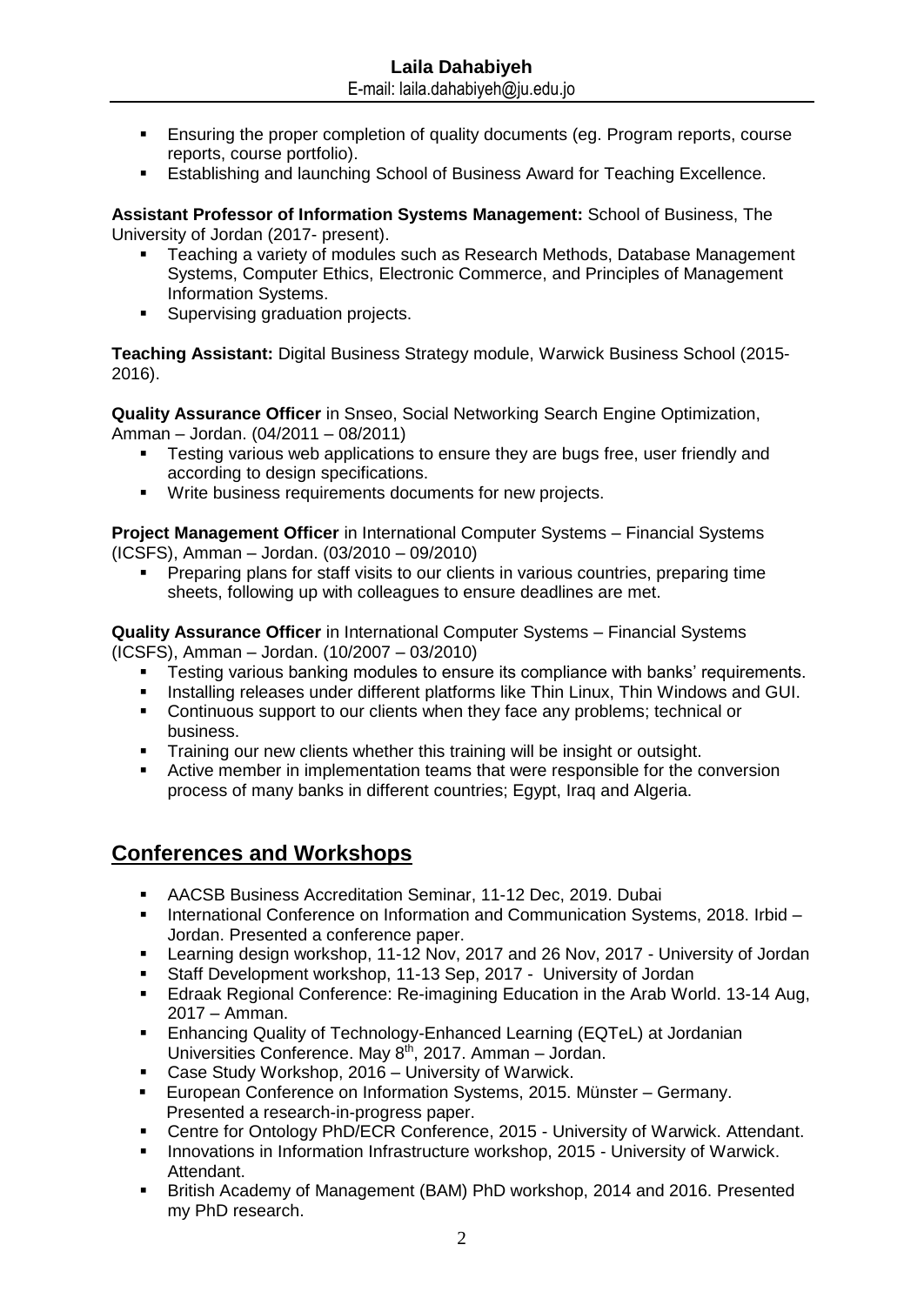# **Publications**

Nashrawan Taha, and Laila Dahabiyeh, 2020. "College Students Information Security Awareness: A Comparison between Smartphones and Computers". *Education and Information Technologies.* In press.

Laila Dahabiyeh, Mohammad S. Najjar, and Deepti Agrawal, 2020 "The effect of risk levels on technology adoption decision: the case of online games". *Information Technology & People*. In press.

Mohammad S. Najjar, Laila Dahabiyeh, and Mohammad Nawayseh, 2019 "Share If You Care: The Impact of Information Sharing and Information Quality on Humanitarian Supply Chain Performance - A Social Capital Perspective". *Information Development*, 35(3), pp. 467-481.

Malik Shahzad K. Awan, and Laila Dahabiyeh, 2018 "Corporate Attractiveness Index: A measure for assessing the potential of a cyber attack". Proceedings of the 9<sup>th</sup> International Conference on Information and Communication Systems.

Laila Dahabiyeh, 2017 "The Security of Internet of Things: Current State and Future Directions". Proceedings of the 14<sup>th</sup> European Mediterranean & Middle Eastern Conference on Information Systems.

Laila Dahabiyeh, 2015 "Networks of Cybercrime Prevention: A Process Study of the Credit Card". Research in progress paper – Proceedings of the  $23<sup>rd</sup>$  European Conference on Information Systems.

## **Professional Academic Activities**

- Reviewer Information Technology & People journal
- **Reviewer Internet Research journal**
- **Reviewer Information Development journal**
- The 5<sup>th</sup> International Conference on E-Publishing (2019), The University of Jordan Academic Committee and Session Chair
- The 8<sup>th</sup> Joint Scientific Conference (2019): E-Business and E-Government Applications in Public and Private Organizations, The University of Jordan – Preparation Committee and Session Chair
- The  $4<sup>th</sup>$  International Conference on E-Publishing (2018), The University of Jordan Academic Committee and Session Chair
- 50<sup>th</sup> Hawaii International Conference on System Sciences (HICSS) 2017 Reviewer
- 37<sup>th</sup> International Conference on Information Systems (ICIS) 2016 Reviewer
- 49<sup>th</sup> Hawaii International Conference on System Sciences (HICSS) 2016 Reviewer

### **Research Interests**

My research interests are in the areas of: information systems security, digital innovation, legitimacy of digital innovation, incentives and collective action, and information technology and societal challenges.